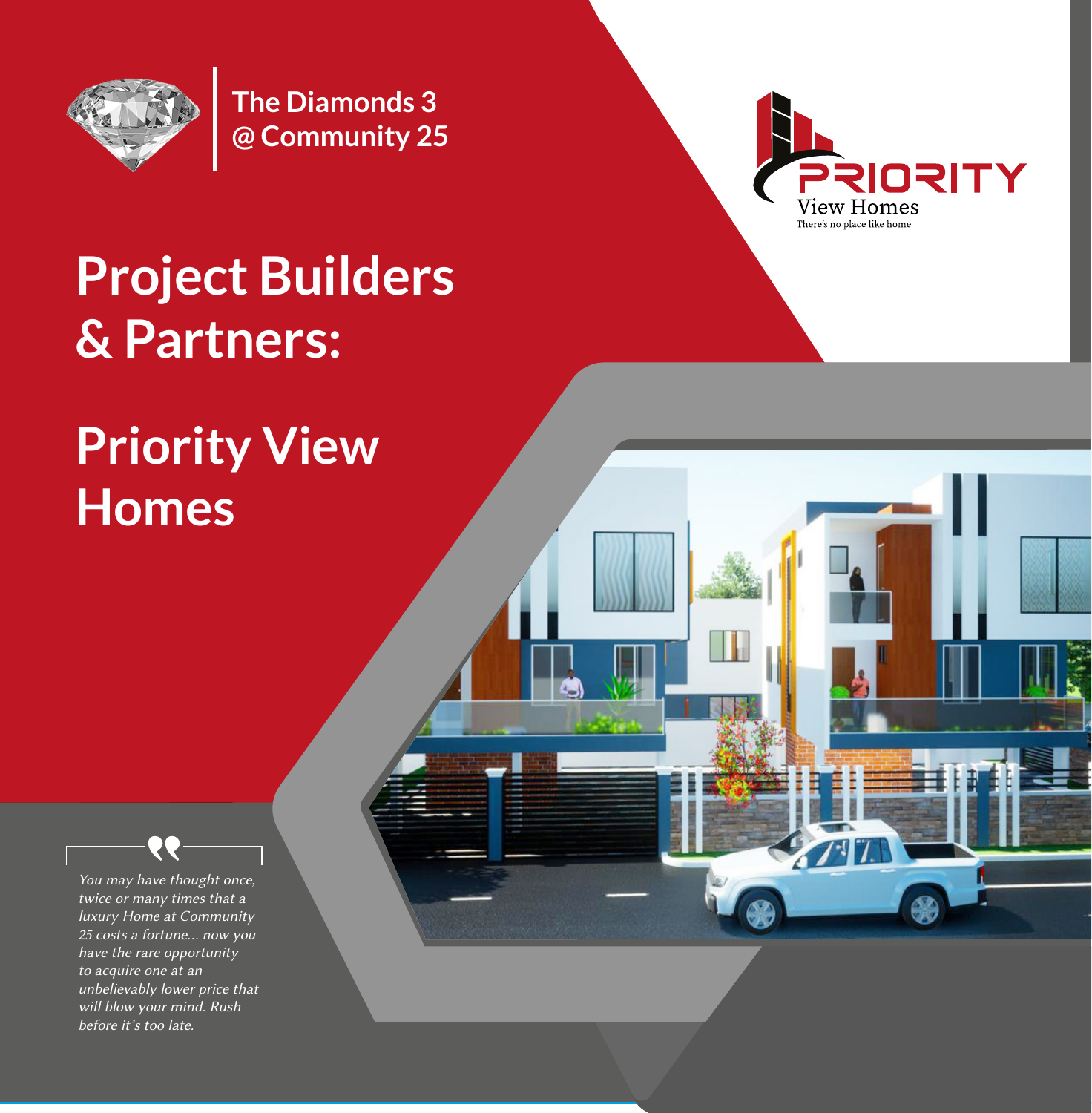## **THE DIAMONDS 3**

A Luxury Home You Can Proudly own.

We offer you homes built to meet your specifications because we build with you in mind and are completed at a fast pace with convenient payment arrangement.

A serene designed environment which gives a rare feeling; and this is what exactly Priority View Homes is creating at the Tema C25 - The Diamonds 3.

A Place you can certainly feel safer, have peace of mind, protected and well attended to when you need any assistance.

Surprisingly you get all these comparatively less expensive, that is why a purchase will give value to your investment.

## **We introduce you to our:**

- 2 Storey Town House, 3 Bedrooms (Detached & Ground Floor Parking)
- Location: Tema C25

### **Features: Exterior**

- **Gated Compound**
- 24/7 Security

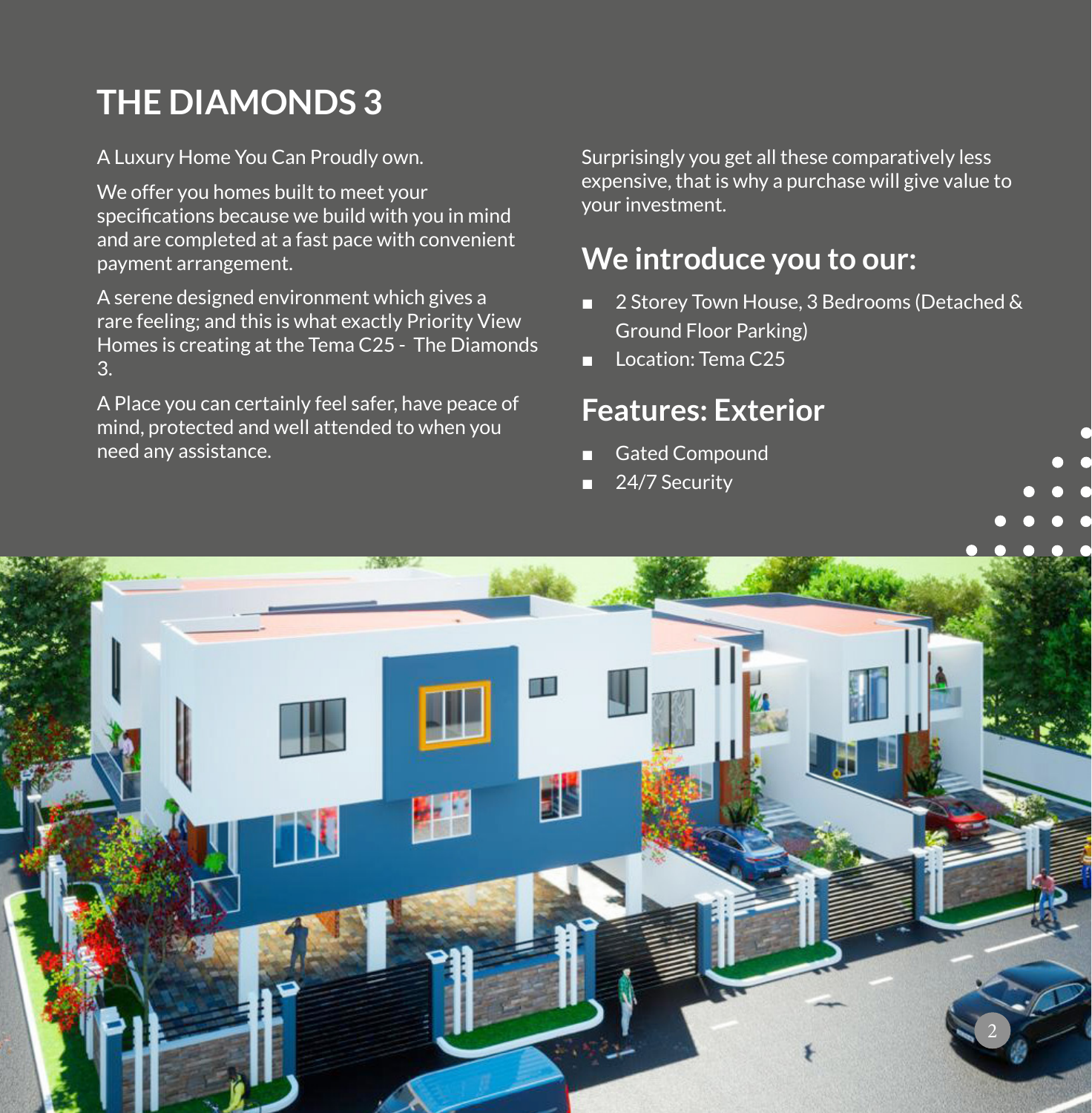

- Man Guarding
- Concierge Services
- Landscape

#### **Features: Interior**

- Fitted Wardrobe
- Fitted Kitchen
- Utility Area
- Point in all rooms for DSTV. Telephone, Air Condition

### **Purchasing & Payment Options**

#### **Cash Sales Price on Completion Prices are negotiable**

- 50% initial payment
- 50% final payment on completion in 3-5months

#### **Off-Plan Sales Price @ \$125,000 Off-Plan Sales**

Offplan Buying comes with over 35% discount while construction work is ongoing.

- 40% initial payment
- 60% spread within 12 months